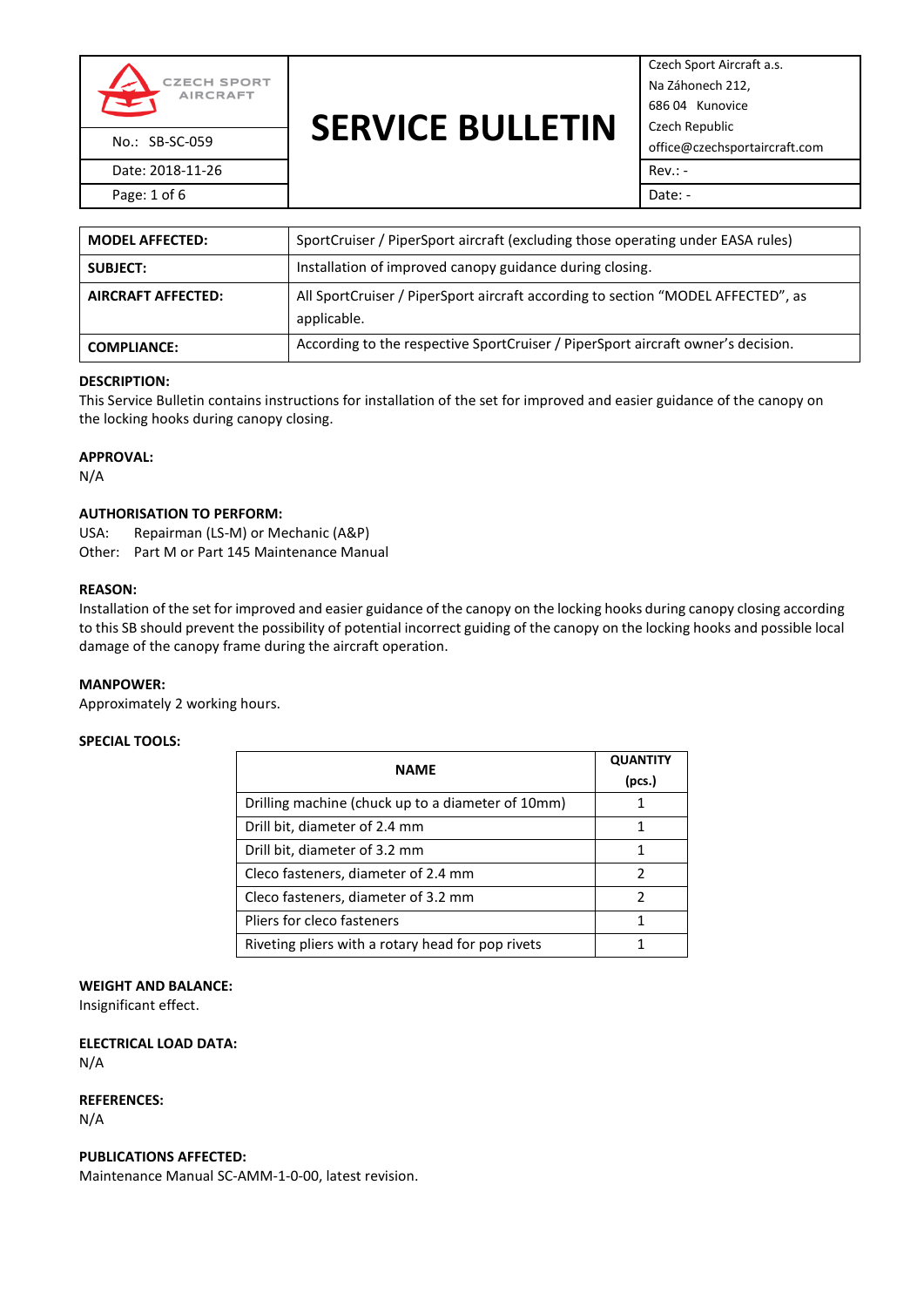

## **SERVICE BULLETIN** No.: SB-SC-059 office@czechsportaircraft.com

Czech Sport Aircraft a.s. Na Záhonech 212, 686 04 Kunovice Czech Republic Page: 2 of 6 Date: -

### **MATERIAL USED:**

| <b>NAME</b>                                              | <b>QUANTITY (pcs)</b> |
|----------------------------------------------------------|-----------------------|
| Protective stop SF0354N                                  | 2                     |
| Guiding hook left SF0355L                                | 1                     |
| Guiding hook right SF0355P                               | 1                     |
| Pop rivet with sunk head $\varnothing$ 3,2 mm (16040412) | 14                    |
| Pop rivet with round head $\phi$ 2,4 mm (10312406)       | 10                    |
| Polyurethane Adhesive Sealant                            |                       |
| (3M Marine Adhesive Sealant 5200 or Emfimastic PU 50)    |                       |
| Masking tape                                             | 1                     |
| Cleaning solution                                        | 1                     |
| Paper towel                                              | 1                     |

#### **COSTS:**

To be covered by the aircraft owner / operator.

#### **ACCOMPLISHMENT INSTRUCTIONS:**

#### **WARNING:**

- a) Installation of protective metal plates SF0354N and guiding metal plates SF0355L,P according to this bulletin is situated inside the cockpit in the area of the cabin locking mechanism.
- b) It is therefore necessary to protect the cabin interior and the canopy locking mechanism against dirt during drilling the holes for rivets.
- c) Cleaning solution (alcohol) used for degreasing the respective surfaces of the protective metal plates and guiding metal plates, as well as the polyurethane adhesive sealant, must not get in contact with the canopy acrylic glass.



**Fig. 1 - A- guiding metal plate, B- protective metal plate**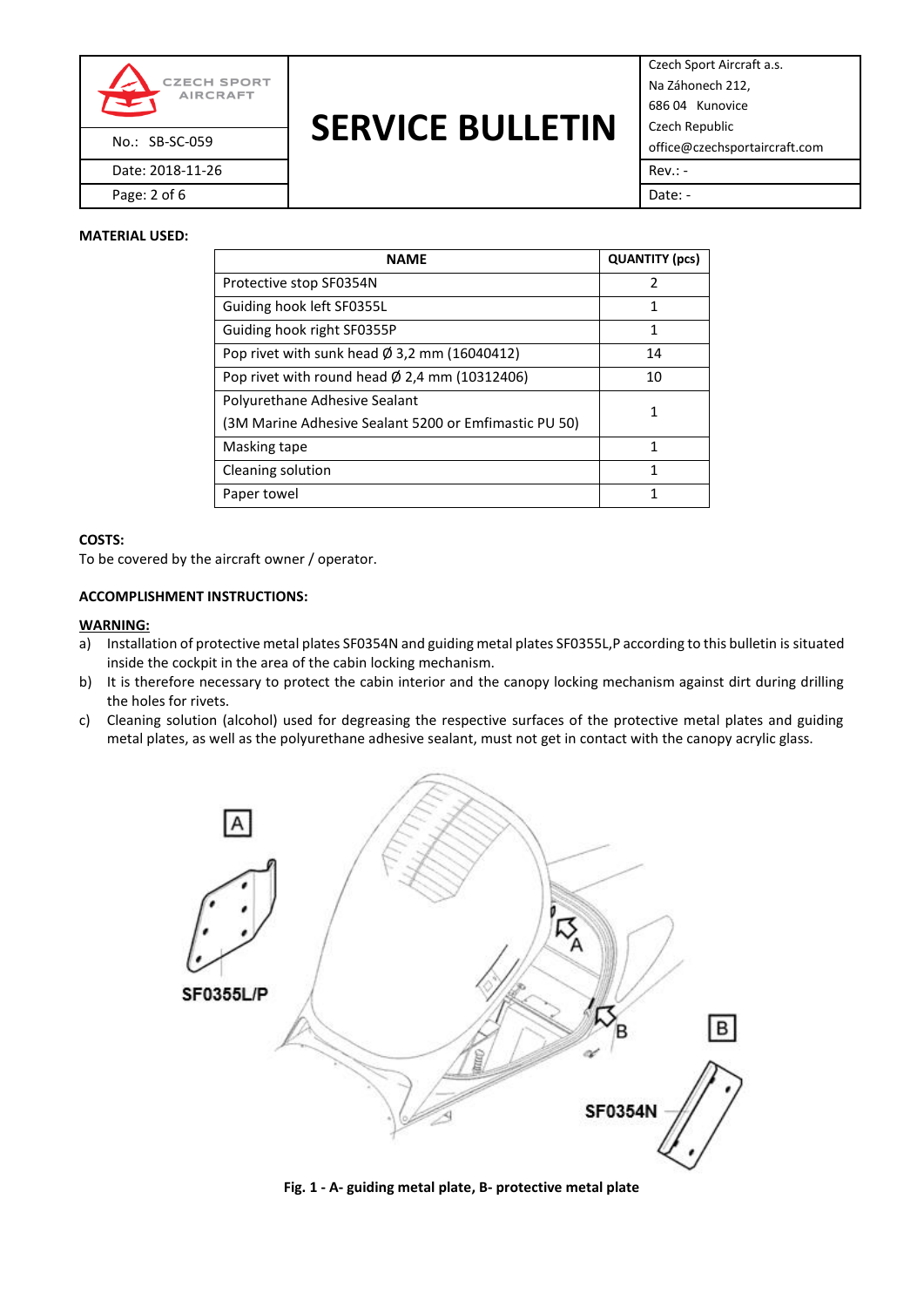

## **SERVICE BULLETIN** No.: SB-SC-059 office@czechsportaircraft.com

Czech Sport Aircraft a.s. Na Záhonech 212, 686 04 Kunovice Czech Republic

## Work procedure:

1) Set the protective metal plate SF0354N on the left side of the fixed frame, 31mm aft of the bolt head, (see Fig. 2, Pos. 1) and fix it with masking tape. Drill four holes  $\emptyset$  2.4 mm according to the holes in the protective metal plate and deburr the drilled holes.



**Fig. 2 - Positioning of the protective metal plate on the fixed frame (view of the left side of the cockpit)**

2) Degrease the respective contact areas of the protective metal plate and of the left side of the fixed frame by using cleaning solution (alcohol), clean the degreased areas by paper towel and let them dry. Apply the polyurethane adhesive sealant to the corresponding contact surface of the protective stop, place it on the left side of the fixed frame and attach it to the frame by 4 rivets Ø 2.4 mm (see Fig. 3). Remove overflows of the polyurethane adhesive sealant.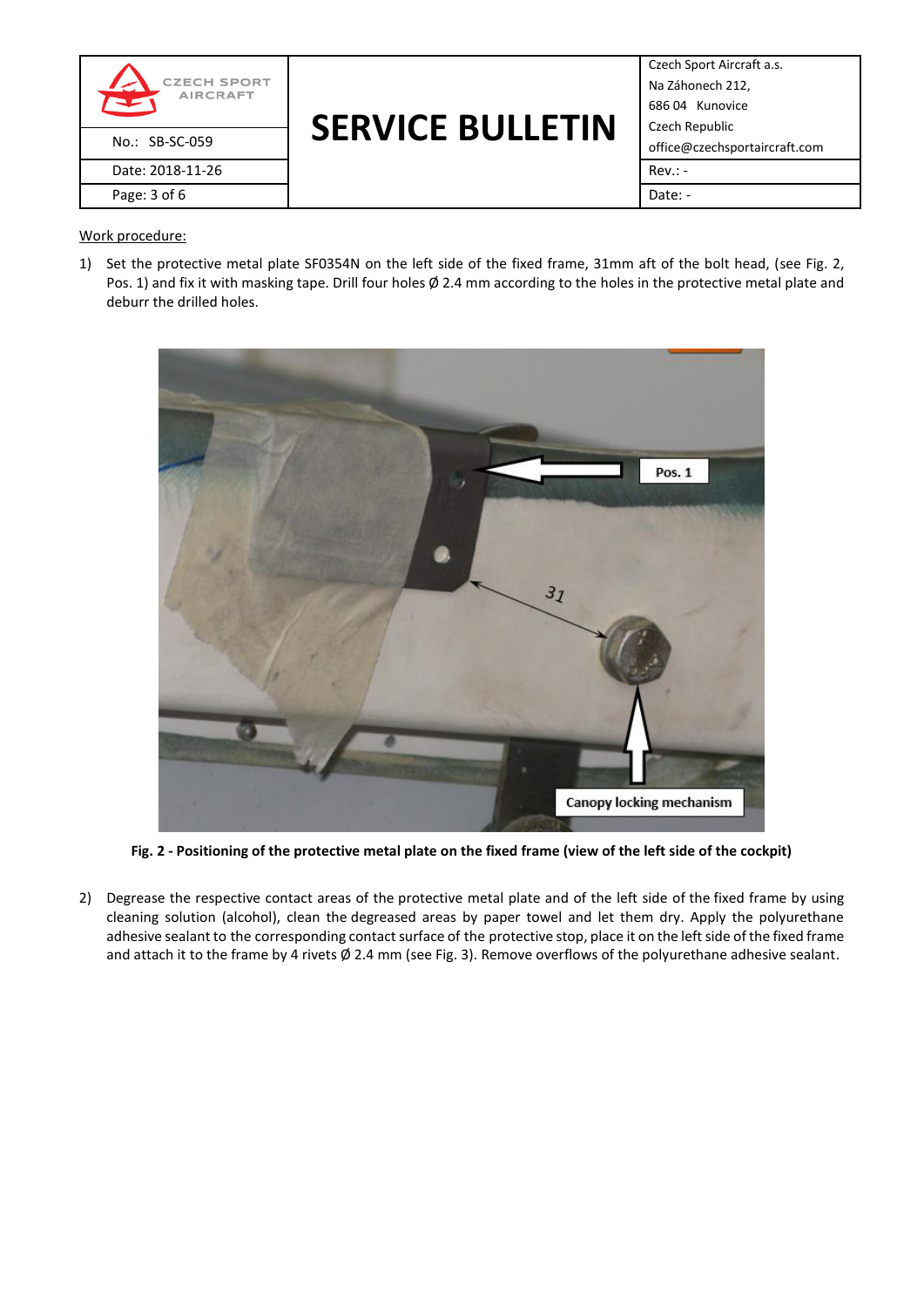

# **SERVICE BULLETIN** No.: SB-SC-059 **OLIVICL DULLL**IIIV office@czechsportaircraft.com

Czech Sport Aircraft a.s. Na Záhonech 212, 686 04 Kunovice Czech Republic



**Fig. 3 - Fixing of protective metal plate on the fixed frame (view of the left side of the cockpit)**

- 3) Close and lock the canopy.
- 4) With the canopy closed and locked, from the inside of the cabin, set the guiding metal plate on the left side of the movable frame and on the protective metal plate attached to the fixed frame (see Fig. 4, Pos. 2). Fix the guiding metal plate in the set position by masking tape. Drill six holes Ø 3.2 mm into the movable frame according to the holes in the guiding metal plate and deburr the drilled holes (see Fig. 4).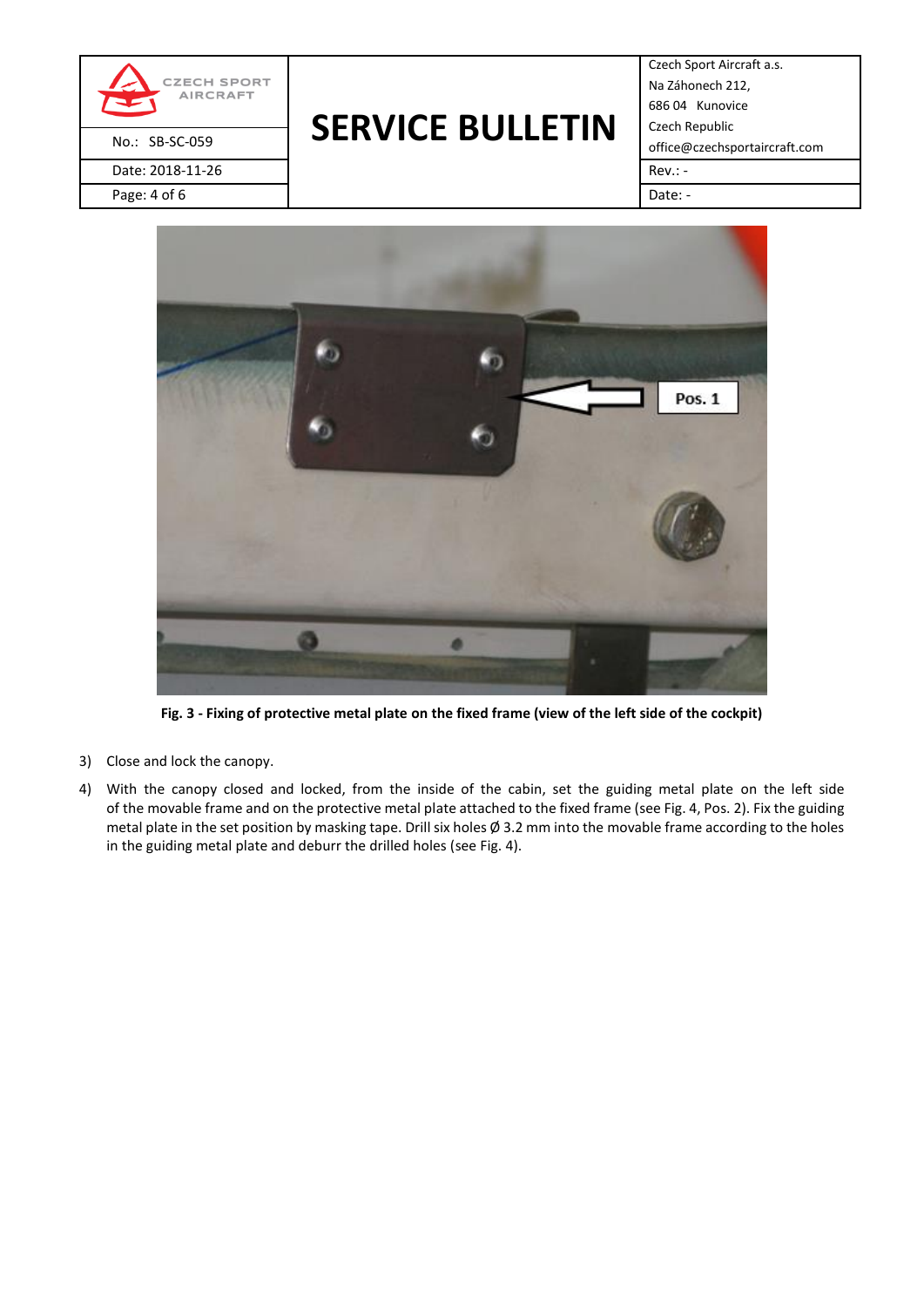

# **SERVICE BULLETIN** No.: SB-SC-059 **OLIVICL DULLL**IIIV office@czechsportaircraft.com

Czech Sport Aircraft a.s. Na Záhonech 212, 686 04 Kunovice Czech Republic



**Fig. 4 - Positioning of the guiding metal plate on the movable frame (view of the left side of the cockpit)**

## **WARNING:**

The guiding metal plate has to be adjusted on the movable frame and on the protective metal plate attached to the fixed frame in such a way that it is slightly touching the protective metal plate in the closed and locked position of the canopy and, at the same time, that the guiding metal plate hook does not touch the rivets fixing the protective metal plate to the fixed frame.

5) Degrease the respective contact areas of the guiding metal plate and on the left side of the movable frame by using cleaning solution (alcohol), clean the degreased areas by paper towel and let them dry. Apply the polyurethane adhesive sealant to the corresponding contact surface of the guiding metal plate, place it on the left side of the movable frame and attach it to the frame by 6 rivets  $\emptyset$  3.2 mm (see Fig. 5). Remove overflows of the polyurethane adhesive sealant.